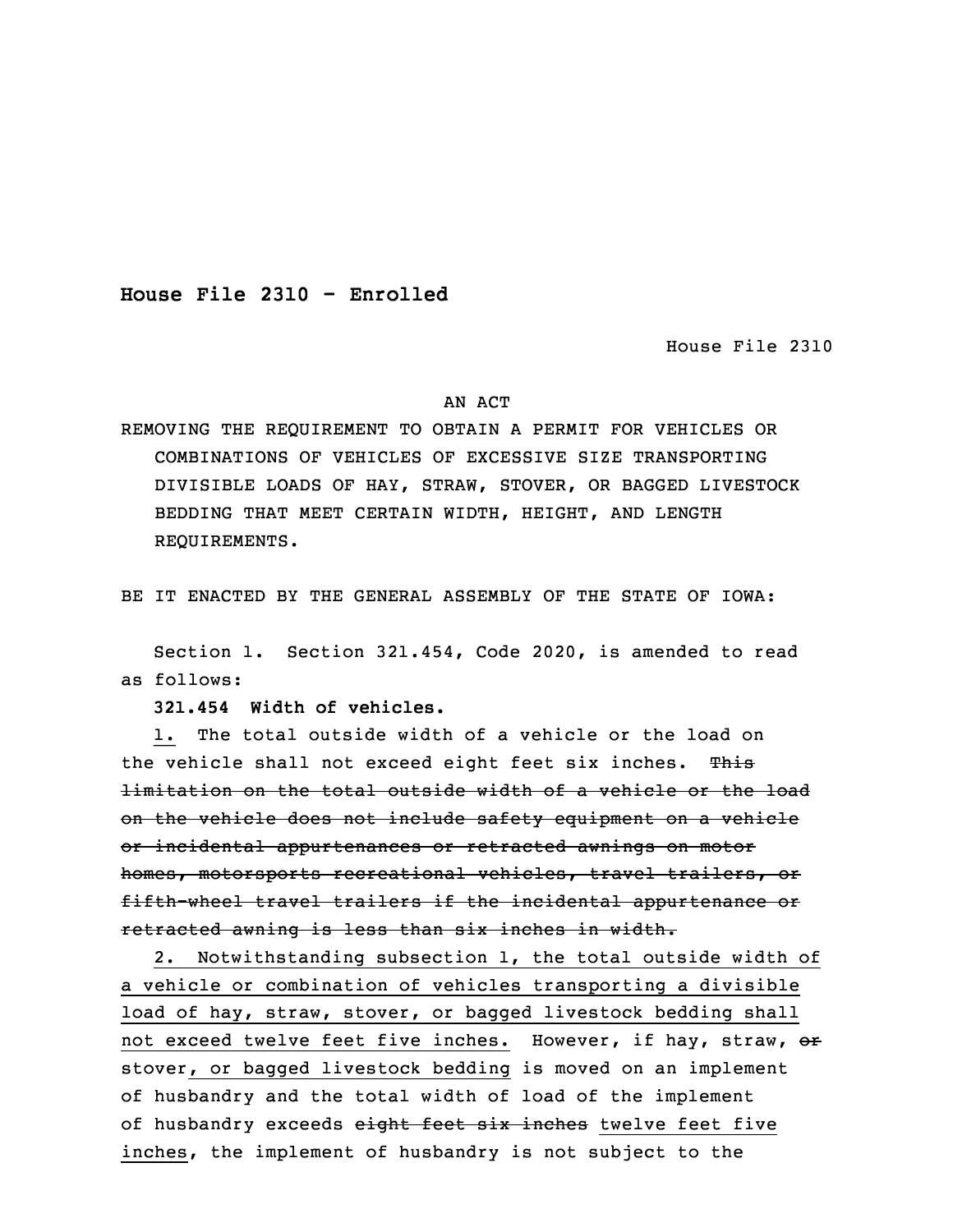permit requirements of [chapter](https://www.legis.iowa.gov/docs/code/2020/321E.pdf) 321E. If a divisible load of hay, straw, or stover, or bagged livestock bedding is moved on any other vehicle or combination of vehicles subject to registration, the moves are subject to the permit requirements for transporting loads exceeding eight feet six inches twelve feet five inches in width as required under [chapter](https://www.legis.iowa.gov/docs/code/2020/321E.pdf) 321E.

3. The limitations on the total outside width of a vehicle, the load on the vehicle, or a combination of vehicles set forth in this section do not include safety equipment on a vehicle or incidental appurtenances or retracted awnings on motor homes, motorsports recreational vehicles, travel trailers, or fifth-wheel travel trailers if the incidental appurtenance or retracted awning is less than six inches in width.

Sec. 2. Section 321.456, Code 2020, is amended to read as follows:

35 **321.456 Height of vehicles.**

 1. <sup>A</sup> vehicle unladen or with load shall not exceed <sup>a</sup> height of thirteen feet<sub> $\tau$ </sub> six inches<sub> $\tau$ </sub> except that.

3 2. Notwithstanding subsection 1, <sup>a</sup> vehicle or combination of vehicles coupled together and used exclusively for the transportation of passenger vehicles, light delivery trucks, panel delivery trucks, pickup trucks, or recreational vehicle chassis may operate with a height not to exceed fourteen feet.

8 3. Notwithstanding subsection 1, <sup>a</sup> vehicle or combination of vehicles transporting a divisible load of hay, straw, stover, or bagged livestock bedding may operate with a height not to exceed fourteen feet six inches.

 4. This [section](https://www.legis.iowa.gov/docs/code/2020/321.456.pdf) shall not be construed to require any railroad or public authorities to provide sufficient vertical clearance to permit the operation of such vehicle upon the highways of this state. Any damage to highways, highway or railroad structures, or underpasses caused by the height of any vehicle provided for by this [section](https://www.legis.iowa.gov/docs/code/2020/321.456.pdf) shall be borne by the operator or owner of the vehicle.

Sec. 3. Section 321.457, subsection 2, Code 2020, is amended by adding the following new paragraph:

 NEW PARAGRAPH. *p.* Notwithstanding any other provision of this chapter, and to the extent allowed under federal law, <sup>a</sup> vehicle or combination of vehicles transporting a divisible